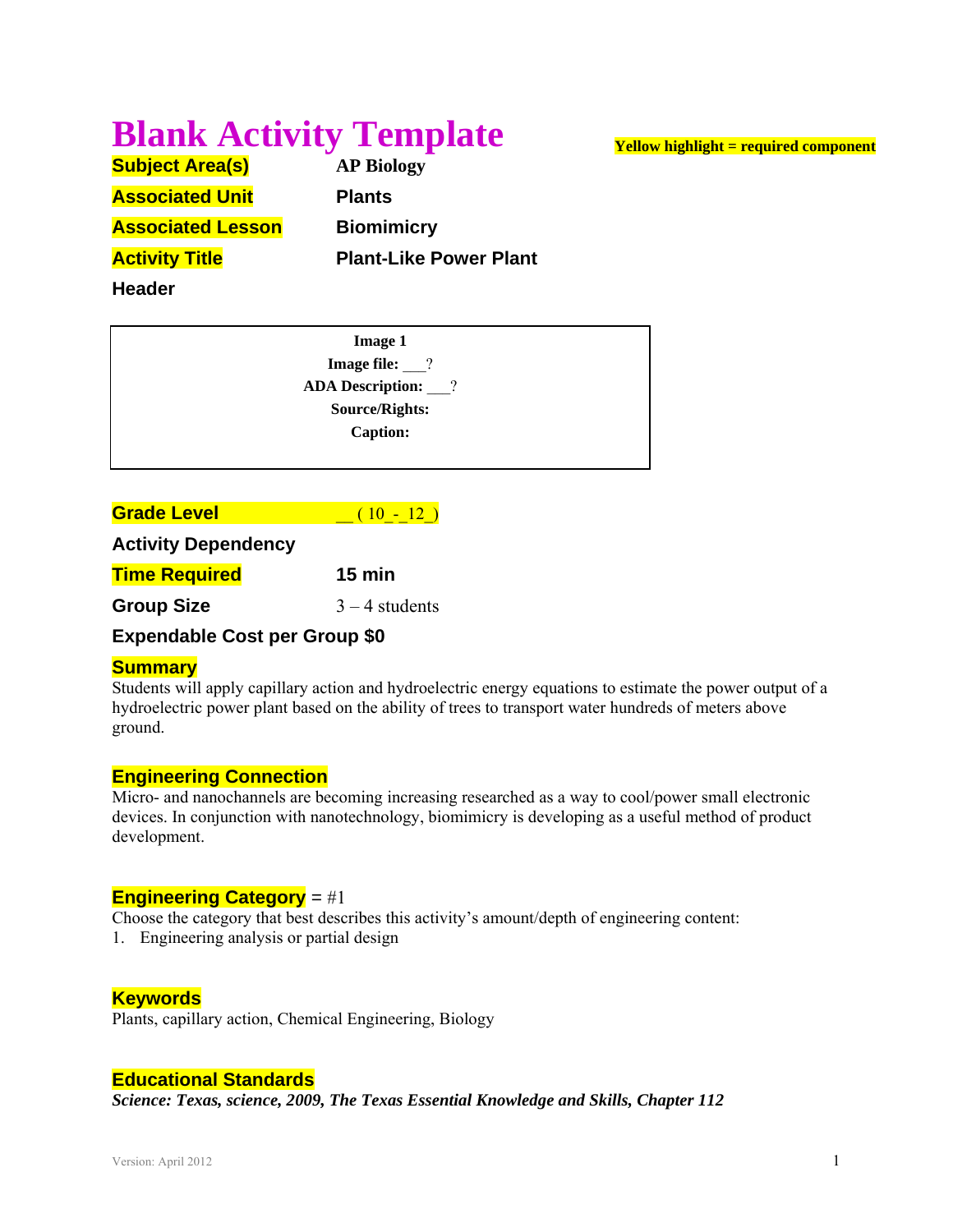3D evaluate models according to their limitations in representing biological objects or events

## **Pre-Requisite Knowledge**

## **Learning Objectives**

After this activity, students should be able to:

- **Describe how water is transported through vascular plant systems**
- **Describe how scientists and engineers utilize biomimicry to solve human problems**
- **Use simple equations to predict desirable outcomes**

## **Materials List**

Each group needs:

- Calculators for each group member
- Optional: Coloring equipment and large piece of paper if groups want to illustrate power system

## **Introduction / Motivation**

In nature, trees are able to transport large amounts of water hundreds of feet above ground, against gravity, without the use of pumps or electricity. They are able to do all this passively by taking advantage of capillary action. Liquids, when introduced to a small space such as a microchannel or phloem tube, will "climb" through the tube as long as there is a force

| <b>Word</b>             | <b>Definition</b>                                                                                                                                                      |
|-------------------------|------------------------------------------------------------------------------------------------------------------------------------------------------------------------|
| Biomimicry              | The process of examining natural mechanisms to solve human problems.                                                                                                   |
| Hydroelectric<br>Energy | A form of energy generation where electricity is collected from moving water<br>through a turbine, often using dams and/or gravity to provide the potential<br>energy. |
| Capillary<br>Action     | The ability of a liquid to travel through a narrow space via surface tension and<br>adhesive properties of the liquid and the surface.                                 |
| Xylem/Phloem            | The transport tissues in vascular plants that carry water and nutrients throughout the<br>plant system.                                                                |

## **Vocabulary / Definitions**

## **Procedure**

#### **Background**

This lesson is contained within the unit plant physiology, after the students have learned basic structures and functions of plants. Through the lesson, students are (re)introduced to capillary action and their use in both nature and nanotechnology. A common question is: "if trees can carry water up to impressive heights without using energy, can't we take the new potential energy and get 'free' energy?" Although this system appears simple, the mechanism to remove the water from the capillary tubes is far more complicated. Sunlight and atmospheric vapor pressure enables the evaporation of large amounts of water from the plants leaves, which have microstructures on the surface to aid this process. The evaporation at the top is basically what creates the "pump" that draws the water up the plants phloem, and this is the missing component of the energy budget and is why this system is not "free".

In this exercise, the evaporation process can be ignored so that the students can explore capillary action and hydroelectric energy mathematically. The equations to be used are provided in the PowerPoint file and are relatively straightforward. Briefly, the height that a liquid can climb in a tube is given by: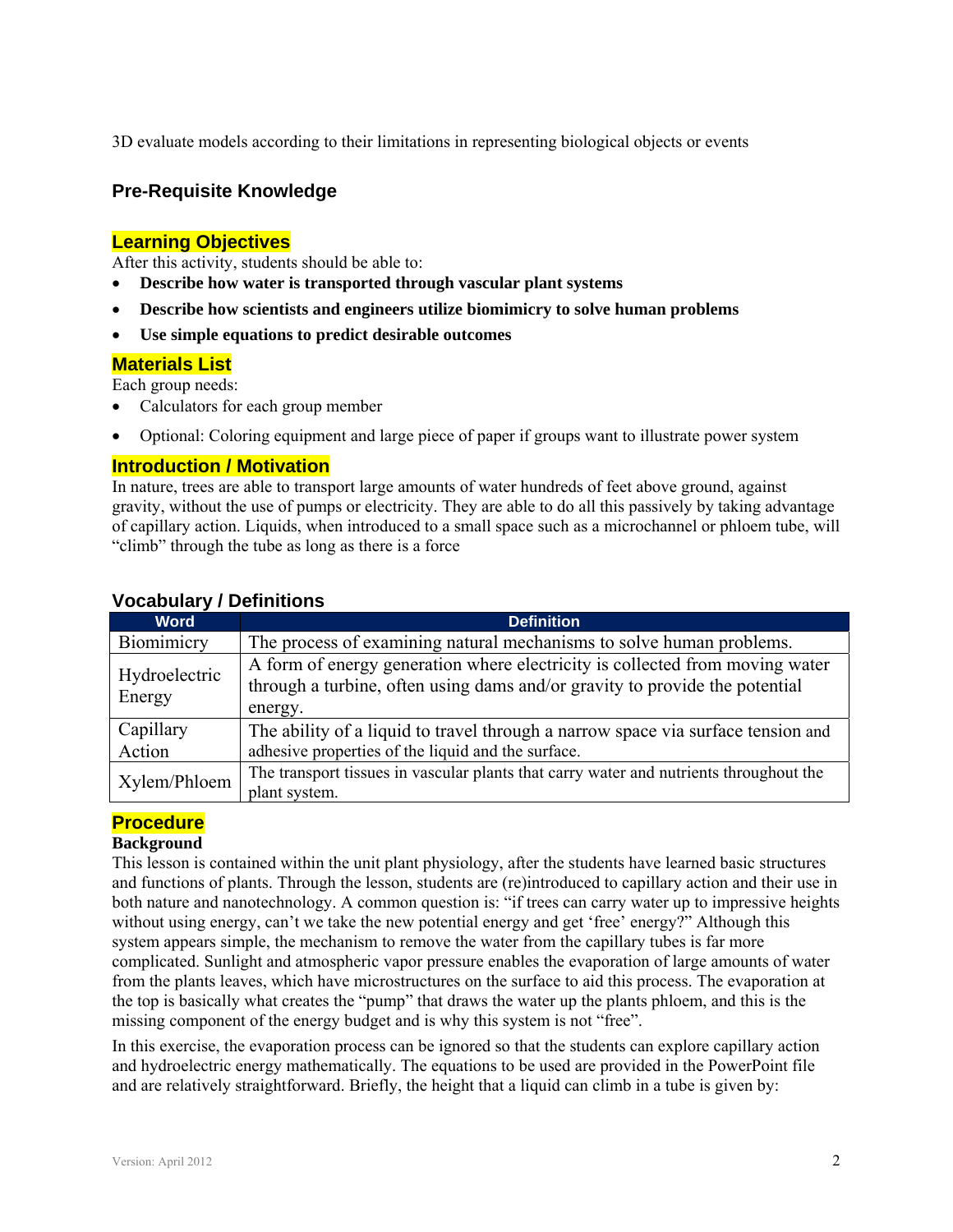$$
h = \frac{2\gamma \cos \theta}{\rho gr}
$$

where h is height in meters,  $\gamma$  is the surface tension of the liquid (we used 0.0729 N/m for water),  $\Theta$  is the angle of cohesion (we assumed 90 $^{\circ}$  for simplicity),  $\rho$  is the density of the liquid (998 kg/m<sup>3</sup> for water), g is the acceleration due to gravity, and r is the radius of the channel (kept in meters but students should be designing tubes that are micro- and nanoscale).

The energy produced by a hydroelectric generator can be predicted using:

$$
P = \rho h r g k
$$

where P is the potential energy of the water going through the turbine,  $\rho$  is still the density of the liquid, h is the height of the liquid before it flows to the generator, r is the flow rate in  $m^3/s$  (this is controlled by the flow coming up the microchannels, use  $3404$  g/m<sup>2</sup> s), g is acceleration due to gravity, and k is the efficiency factor (we've used a hypothetical  $80\%$  efficiency so k=0.8).

Really the only variables the students need to adjust are the radius of the microchannels and the number of microchannels. This gives the height dimension and potential energy acquired by the generator.

#### **Before the Activity**

- Review capillary action and hydroelectric power generation
- If the students do not already have groups, separate them into groups of 3-4 students and place them at their lab stations

#### **With the Students**

- 1. Students will use the equations provided in the lesson to design a power plant with comparable energy output to a real-life power plant (e.g. 700 megawatt coal-fired power plant).
- 2. After students have worked through the equations, have them report to the rest of the class what size tubes they used, how high the water was transported, how many tubes were required, and how large the power plant has to be.

Image

**Figure 1 ADA Description:** \_\_\_? **Source/Rights:** Taken by Self **Caption:** Figure 1: Distillation Setup Note: If activity is accepted, will submit pictures of the setup used in classroom

#### **Attachments**

Biomimicry Lesson Perpetual Energy PowerPoint Presentation The Essence of Herbs Pre-Lab Quiz